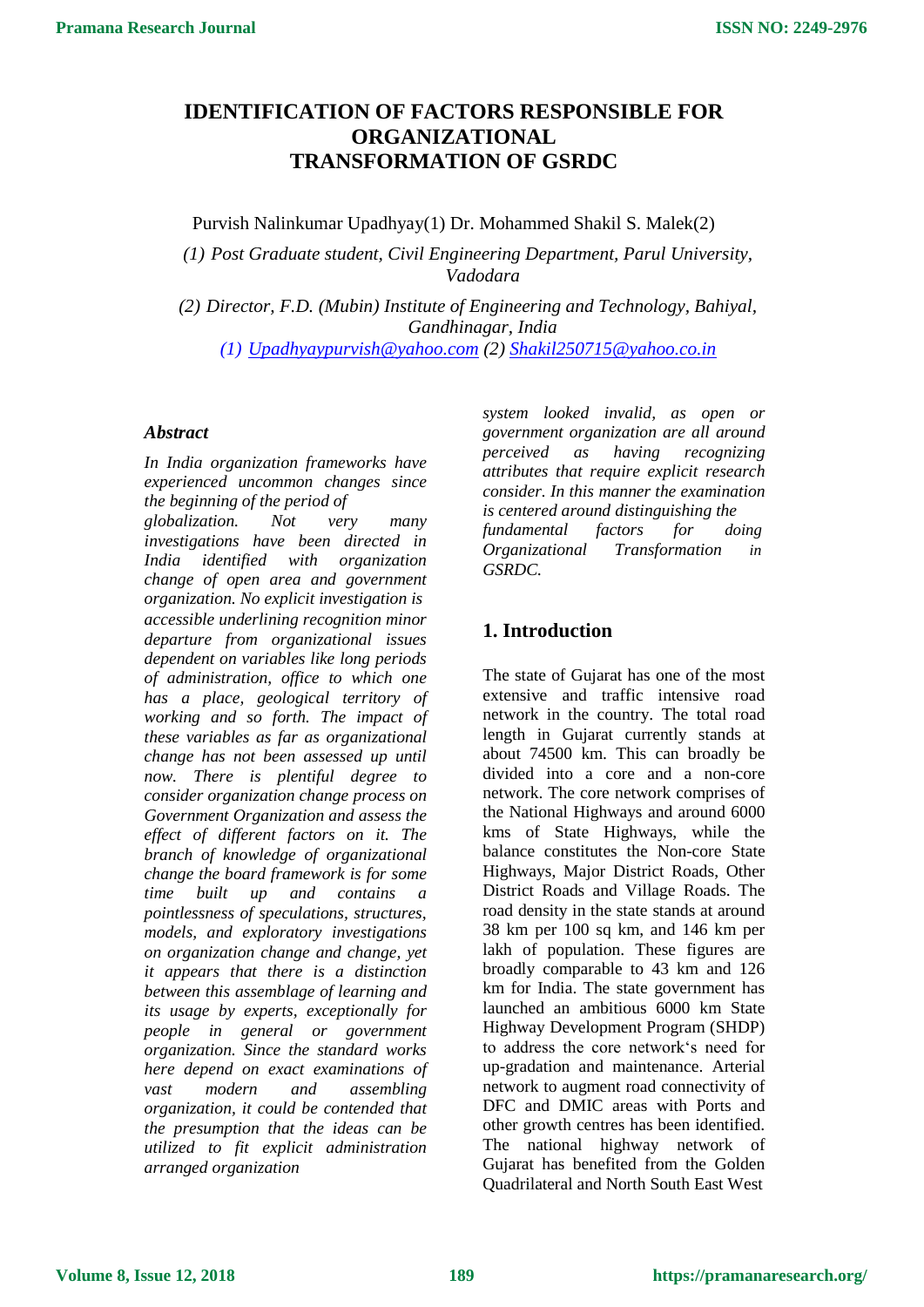axis of the National Highway Development Program passing through the State. Further, the pioneering PPP Roads, expressways, six laning projects (under advanced phases of NHDP), prudent use of external funding and a relatively better maintenance regime has led to a relatively better quality national highway network in the state compared to many other parts of the country. The State has implemented several network improvement initiatives such as the World Bank funded roads, Pragati Path, Kisan Path and Vikas Path road development programs. Such programs have led to substantial improvement of several key stretches of State Highways, offering fairly sound ridership

experiences. A key challenge for the core network is to cater to the needs of emerging growth centres like industrial parks, ports, SEZs and SIRs, and urban centres which will define the Gujarat economic landscape. Moving forward, continuing to provide quality roads of adequate capacity will be critical for the state. This should be seen in the backdrop of facilitating transaction competitiveness. This can be ensured by providing a quality road network through output focussed delivery systems. Gujarat is the first state in India to have a law governing Build Own and Transfer (BOT) transaction and such other arrangements along with private participation in infrastructure projects. Roads in the transport sector account for nearly 17.05% of the total planned investments amounting to Rs.39110 crores for the period up to 2020 of "Blue Print for Infrastructure in Gujarat – Vision 2020"prepared GIDB. To implement the plans laid down in Gujarat Infrastructure Agenda – Vision 2010, Government of

Gujarat, through a Government Resolution dated Feb 20, 1999 incorporated Gujarat State Road Development Corporation Ltd (GSRDC) on 12th May, 1999 as a limited company under the Companies Act, 1956. It was established as a wholly owned Government undertaking. These days organization work in an unpredictable

world that is changing on numerous measurements at an expanding rate. Patterns in globalization and the ramifications of the post-modern data age are driving basic changes in the "vital setting". Thus, this vital setting is driving changes in present day organization that must work perpetually viably inside this specific circumstance. High exchange rates, progresses in efficiently accessible incredible data innovation, and utilizing of speed as an upper hand influence a wide range of organization whether business or government offices. Key introductions have been talked about in both showcasing and key administration. Vital introductions are the key headings actualized by a firm to make appropriate conduct for the constant predominant execution of the business (Gatignon, H., Xuereb, J.M., 1997). These frequently mirror the convictions and mental models of the senior administrators (Hitt, M., Dacin, T., Tyler, B., Park, D., 1997). Past research has recommended different typologies of key introductions. Two surely understood typologies are (Miles, R., Snow, C., 1978) [e.g. miners versus defenders] and (Porter, M., 1980) [e.g. a separation system versus an ease one].

Others incorporate, an outside introduction versus an interior one, and an open door looking for introduction versus an issue keeping away from one (Noble, C., Sinha, R., Kumar, A., 2002) (Wright, P., Kroll, M., Pray, B., Lado, A, 1995). 'Organizational change' is a term alluding altogether to exercises, for example, re-building, overhauling and rethinking business frameworks. The conventional information in regards to business frameworks, starting from such zones as business organization, the board science and coordinations, neglects to give the correct comprehension to the motivation behind updating them. So as to perform organizational change, suitable learning of organization is required. Numerous reasonable portrayals of organization have been depicted in the writing like those distinguished by (Morgan, G., 1986) and

(Mintzberg, H., 1979). Another well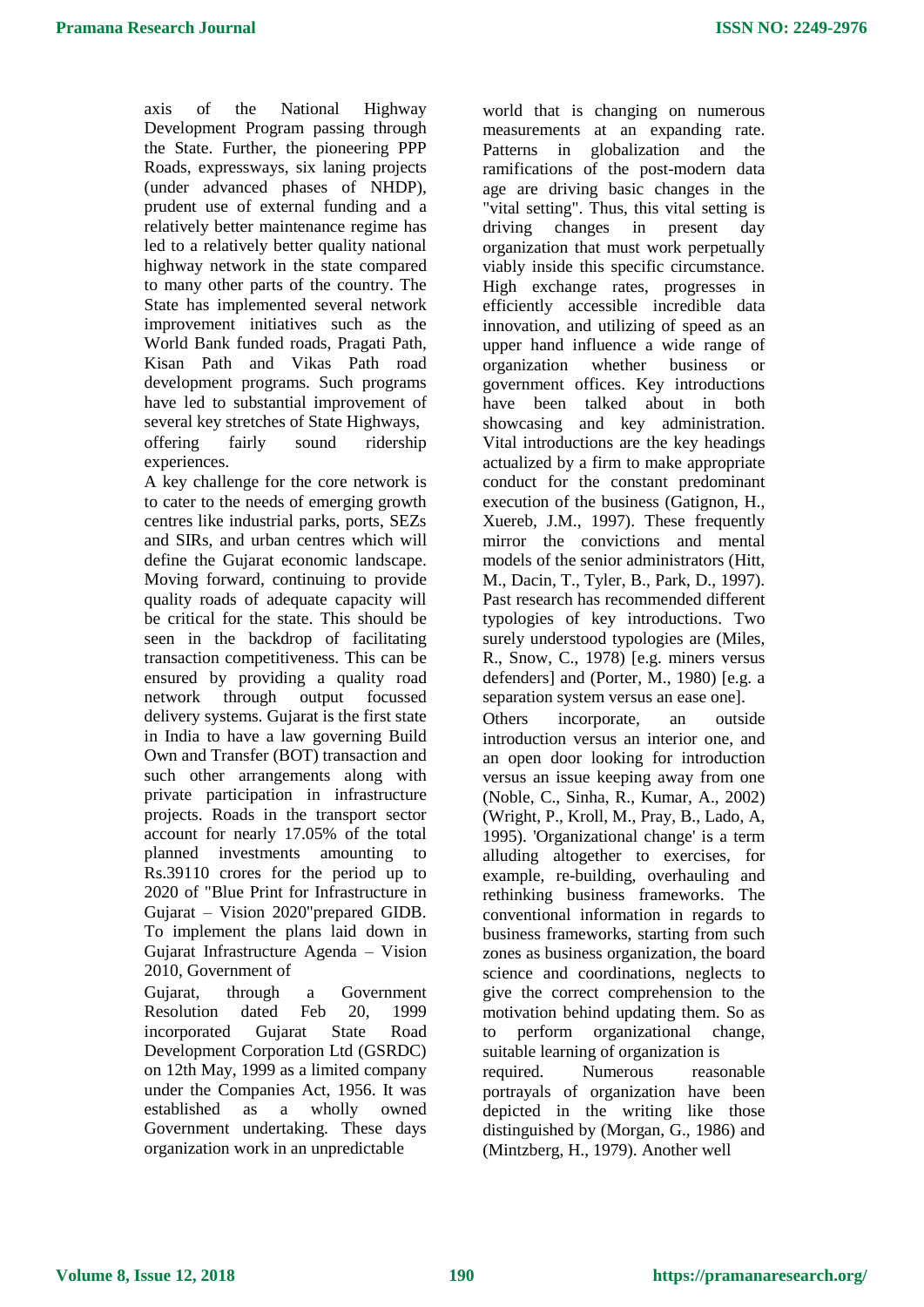known point of view is to see an organization as an arrangement of managed streams of records and merchandise (Beer, S.,1972), (Porter, M.E.,1985). Business forms are viewed as oversaw and controlled by organization structure and coordination systems (Galbraith, J.R, 1977), (Mintzberg, H., J.A. Waters, 1985), (Mintzberg, H, 1990). Numerous business researchers, for example, (Chandler, A.D. Jr.1962) and Porter (cf. Watchman, M.E, 1980, 1980a, 1981, 1985). Hamel and Prahalad (1989, 1990, 1993, 1994), have recommended procedure making or rebuilding the organizational structure to accomplish upper hand. Since the distributions of (McFarlan, W, 1984), Cash and Konsynski (Cash J.I., B.R. Konsynski, Porter and Millar, 1985) and prominently (Hammer, M, 1990) the mindfulness, that data innovation might be a ground-breaking intends to accomplish higher execution and other attractive qualities, similar to adaptability, has developed. In the meantime it has likewise turned out to be evident that so as to accomplish this, an intensive and fitting comprehension of the organization itself is fundamental. The business procedure overhaul approach 'Don't computerize, annihilate' requests an alternate state of mind about organizations. This line of thought is additionally created by Medina-Mora, Flores (Medina-Mora R., T. Winograd, R. Flores, F. Flores. 1992), (Keen, P.G.W.,1992) and (Dietz, J.L.G., 1994) The expression "change" has been utilized as often as possible to depict considerable organization changes coming about because of the nearness of an extreme IT advancement (Cross, J., and Earl, M. J., 1997; Crowston, K., and Myers, M. D., 2004; Daniel, E. M., and Wilson, H. N. 2003; Jarvenpaa, S., and Ives, B., 1996; King, J. L , 1996; Robey, D., and Sahay, S., 1996; Scott Morton, M. S. (ed.) 1991; Uhlenbruck, K. M., Klaus E. Hitt, Michael A., 2003; Yates, J., and VanMaanen, J., 1996). Despite the fact that IT is an essential initiator of organization change, the flood of

research inspecting organizational change is a lot more extensive. It draws from the fields of financial aspects,

procedure, and human science (Pettigrew, A. M., 1985). Two often refered to hypothetical establishments tending to change incorporate inventive devastation (Shumpeter, J. A., 1942) and punctuated balance (Gersick, C., 1991), (Tushman, M.L., Romanelli, E., 1985). Inventive devastation alludes to the procedure through which organizations endeavor to increase upper hand through advancement. This upper hand, nonetheless, is fundamentally impermanent as impersonation by contenders and new participants dissolve (devastate) benefits and power the firm to consistently improve. The worldview of punctuated harmony gives a different however firmly related point of view of progress. It proposes that there are longer times of gradual changes that are punctuated with times of radical change (Gersick, C.J.G., 1994), (Tushman, M.L., Newman, W.H., Romanelli, E., 1986). These times of radical change may adjust the idea of rivalry, the area of direct contenders, the estimation of firm resources, or the idea of cooperations among clients and providers. Along these lines, the rise of new innovation and the extreme changes, related with it, have imperative ramifications for organizations. A third perspective of change has developed specifically from the IS writing. The arranged change point of view (Orlikowski, W.J. what's more, Tire, M.J., 1993) gives an elective focal point to change that anxieties the progressing and steady nature of organizational change. What's more, this viewpoint recognizes the joint job of both social on-screen characters and innovation in deciding the organization results from change. Another normal for this point of view is that considerable changes may really be made out of a progression of littler changes proposing that few gradual IT advancements and social on-screen characters may collaborate over some undefined time frame to prompt a progressively recognizable change. So as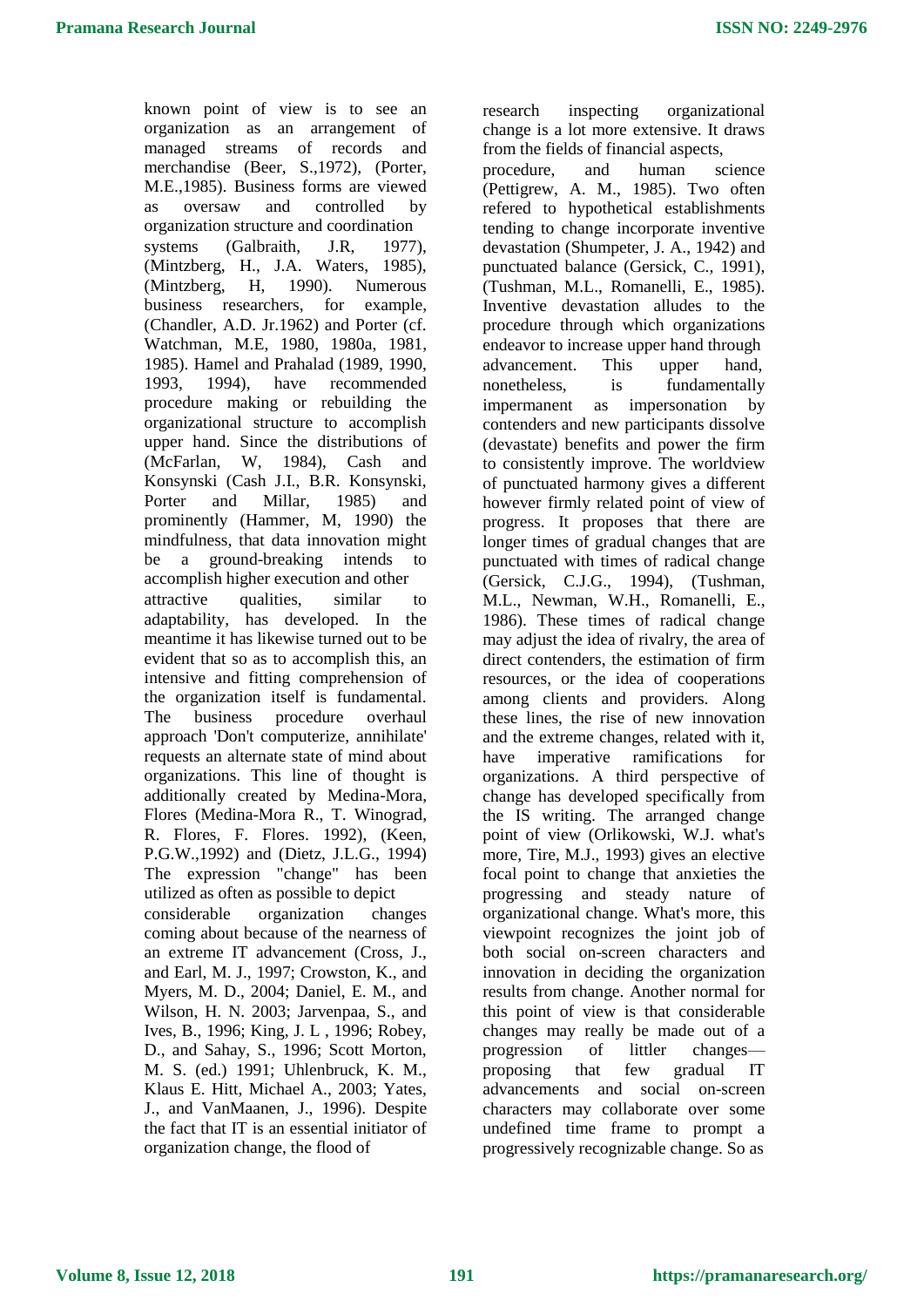to facilitate our comprehension of the attributes which empower organizationto flourish amid change, we don't need to embrace an explicit point of view on change which is selective of any of the three viewpoints evaluated previously. Organization reactions to these changes are probably going to be packed specifically times of more and less change (as in the inventive demolition and punctuated balance models) and furthermore include progressing change (as in the arranged change point of view). We do, in any case, need to contend that the explicit setting of change meets the fundamental criteria for a change put forward in earlier research. Earlier research has characterized change in various ways. In their exchange of general organizational change, Romanelli and Tushman (Romanelli, E. furthermore, Tushman, M.L., 1994) contended that a change happened when firms had considerable changes in procedure, structure, and control over a time of two years. The capacity to recognize and react to changes started by innovation is basic to the execution and frequently even to the survival of firms.

An unmistakable and diagnostic model of organizational change (Frances M. Slope and Lee K. Collins, 2000) presents a model of organizational change drawing on contextual analysis inquire about and a survey of important writing. It draws the discoveries dependent on crafted by various creators (Tushman, M.L., Romanelli, E., 1985), (Tapscott, D., Caston, A.,1993), (Schein, E.H., 1996), (Venkatraman, N., 1994), (Burdett, J.O., 1994), (Gould, R.M., 1996), (Raghuram, G. 2007).However, it incorporates and broadens this work in an imaginative way. It talks about the likelihood of surveying the suitability of organizational change the board systems and exercises, utilizing the model. It depicts that it is vital for change chiefs to see how both the inner and outside situations can impact organizational change techniques and exercises. The model recommends that one potential

commitment of the model of organizational change is that it might give direction and understanding to directors endeavoring such remaking. Furthermore, this point of view distinguishes the joint job of both social performing artists and innovation in deciding the organizational results from change. Another normal for this point of view is that significant changes may really be made out of a progression of littler changes—recommending that few gradual IT advancements and social onscreen characters may associate over some undefined time frame to prompt an increasingly perceivable change. So as to advance our comprehension of the qualities which empower organizationto flourish amid change, we don't need to receive an explicit point of view on change which is elite of any of the three viewpoints surveyed previously. Organization reactions to these changes are probably going to be gathered specifically times of more and less change (as in the inventive demolition and punctuated harmony models) and furthermore include continuous change (as in the arranged change point of view). We do, notwithstanding, need to contend that the explicit setting of change meets the essential criteria for a change put forward in earlier research. Earlier research has characterized change in various ways. In their exchange of general organizational change, Romanelli and Tushman (Romanelli, E. also, Tushman, M.L., 1994) contended that a change happened when firms had generous changes in procedure, structure, and control over a time of two years. The capacity to recognize and react to changes started by innovation is basic to the execution and frequently even to the survival of firms. An illustrative and explanatory model of organizational change (Frances M. Slope and Lee K. Collins, 2000) presents a model of organizationalchange drawing on contextual investigation look into and an audit of applicable writing. It draws the discoveries dependent on crafted by various creators (Tushman, M.L., Romanelli, E., 1985), (Tapscott, D.,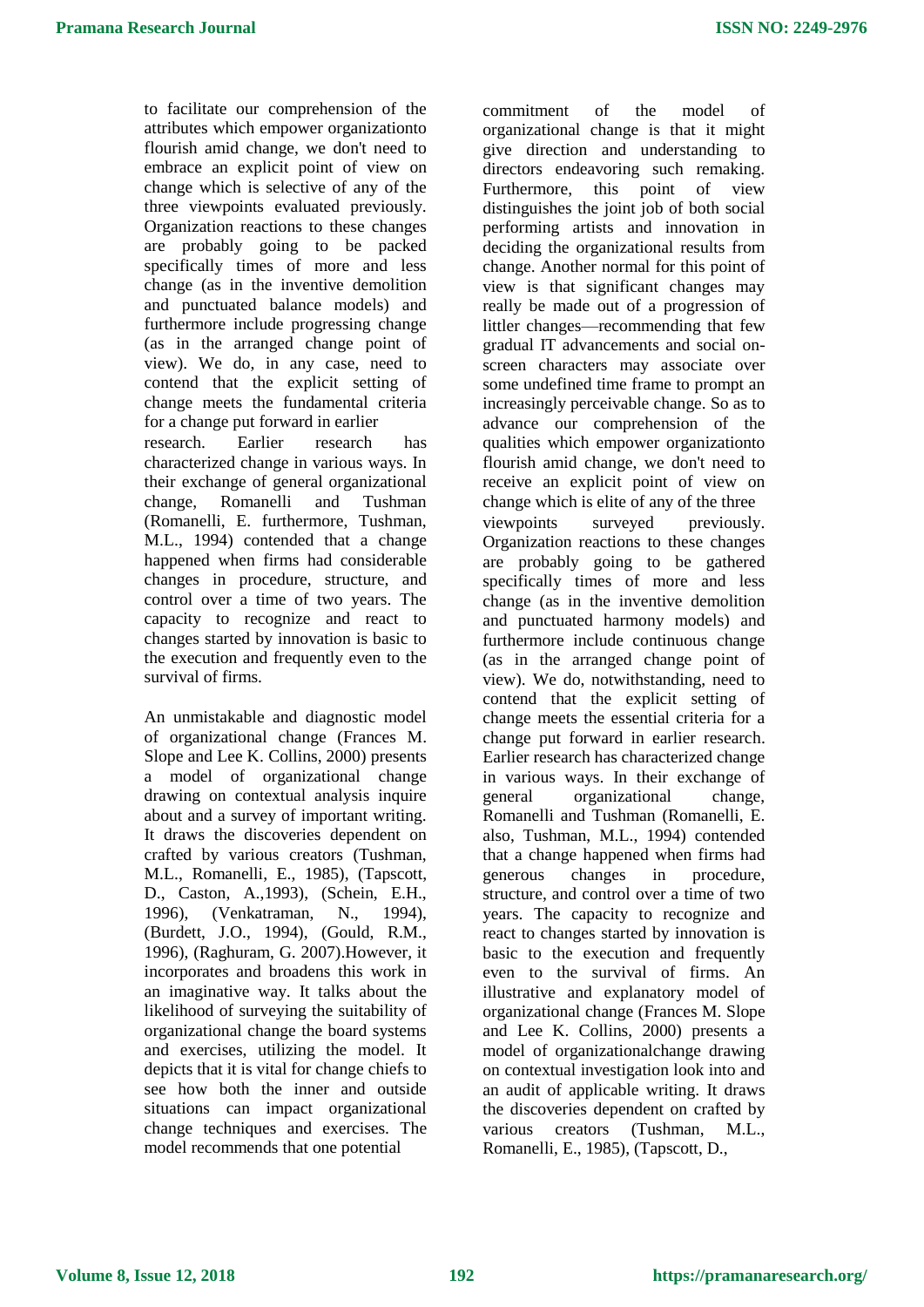Caston, A.,1993), (Schein, E.H., 1996), (Venkatraman, N., 1994), (Burdett, J.O., 1994), (Gould, R.M., 1996), (Raghuram, G. 2007).However, it incorporates and expands this work in an imaginative way. It examines the likelihood of surveying the suitability of organization change the executives methodologies and exercises, utilizing the model. It depicts that it is essential for change administrators to see how both the inside and outside situations can impact organizationalchange procedures and exercises. The model proposes that one potential commitment of the model of organizationalchange is that it might give direction and understanding to supervisors endeavoring such remaking. dvancing into an esteem oversaw endeavor denoting a practical development and directing business sector position requires changing into a very focused, spry, responsive and flexible specialty unit. To increase such reestablishedcapacitiesand acknowledgechange,inventive techniques and practices are fundamental, in which, the procedures, individuals and innovation must be returned to and enhanced from an incorporated point of view. Organization can't accomplish an enduring effect without a profound and certified change in the way has been certain it conducts business. In the process organizational change for long haul results require not really be a mind-boggling try, but rather can be a rearranged and dependable methodology with circumspect spotlight on tending to the political or other selfdispensed hindrances to change. In India organizational frameworks have experienced uncommon changes since the beginning of the time of globalization. Not very many research have been led in India identified with organizational change of open division and government organizations. No explicit investigation is accessible

underlining observation minor departure from organization issues dependent on elements like long periods of administration, division to which one has a place, geological territory of working

and so forth. The impact of these elements as far as organization change has not been assessed up until this point. There is ample scope to study organizational transformation process on GSRDC and evaluate the impact of various factors on it. Identification of transformation drivers on organizational transformation issues in context of GSRDC has not been studied so far. These research mainly focuses on the identification of transformation drivers for GSRDC.

### **2. Literature review**

Organizational changes can be steady or radical, consistent or intermittent, gradual or quantum in nature. Any such endeavor to introduce an atmosphere in which assorted variety is esteemed may, hence, be delegated an organizational transformational endeavor. Chakravarthy, (1996) demonstrated that steady change keeps always occurring in the organization, its impact might be in believed in the long haul. Yet, the other transformational change has the capacity to demonstrate its effect on the organization in the short and in addition the long haul. Kets de Vries (2001) referenced that managing broken change is unmistakably more troublesome than managing steady changes, and that irregular change as a rule comes at a high cost as human capital. The formation of a culture of consideration that use assorted variety may likewise be portrayed as an extreme change exertion (Miller and Katz, 2002). Numerous analysts (Mintzberg and Westley, 1992; Tushman, Newman and Romanelli, 1986) have characterized organizational change in wording that were pertinent to their individual settings.

#### **2.1. Organizational Change and Transformation**

For getting comfortable with the idea of organizational transformation, it is important to examine the current information of evolving organizations. It shapes one reason for both support and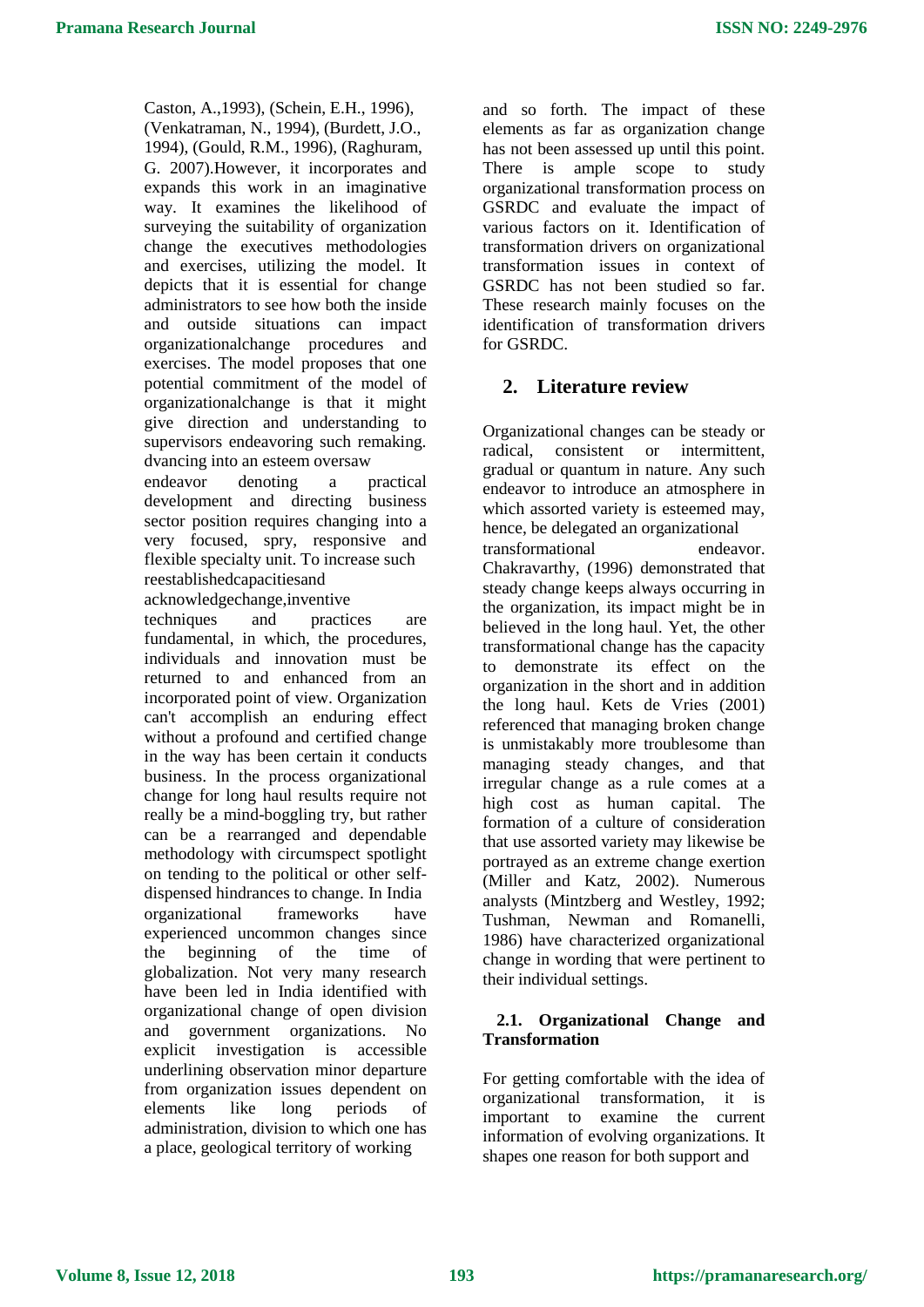assessment of the examination. Surveys introduced in this section are later reflected against the substance and the structures of the planned build. Organizational change is another method for sorting out and working, including the shift and change of the status so as to make due in the conditions (Hage, 1980; Dawson, 2003). The conditions go about as wellspring of powers for change that organizations need to follow (Melin, 1989; Scott, 2004). Van de Ven and Poole (1995) characterized that organizational change is the perception of distinction after some time in at least one elements of a substance. Burnes (1996) noticed that organizational change alludes to understanding adjustments inside organizations at the broadest dimension among people, gatherings, and at the aggregate dimension over the whole organization. As per French and Bell (1999), Goodstein and Burke (1997), Kanter et al. (1992) the requirement for change may begin from a few distinct sources, both from inside and outside the association. Outside powers incorporates controllers, contenders, clients, and innovation while inward weight may originate from out of date administrations and items, new market openings, new key bearings, and an inexorably different workforce. Furthermore, Lippitt et al. characterized in 1958 that the choice to take a stab at change may either be made by the association itself, in the wake of encountering torment or finding the open door for a superior future or by an outside change operator that takes the principal activity towards a change exertion. Organization change essentially in light of outer weight as opposed to inner want to change (Goodstein and Burke 1997). The

organizational change is activated with the observation or experience of natural risk, misfortune or opportunity. To condense, change is required when current execution and the method for activity of a business is no longer on a standard with the prerequisites from inside the organization or with the earth

and the focused circumstance. Goodstein and Burke (1997) talk about the partition of various types of changes by guaranteeing that organization can change on three unique dimensions. That is, changing the people, i.e., their aptitudes, qualities, demeanors and conduct; structures and frameworks, that is compensate frameworks, announcing connections and work plan lastly atmosphere or relational style. As indicated by Turner (1999), change presented may either be specialized, i.e., change to the innovation or physical condition, or social, i.e., changes to the aptitudes, demeanors, qualities, procedures and frameworks or the structure of the association. Salminen (2000) points out that it is mainly the boundaries between academic disciplines and different research traditions which have caused this somewhat artificial separation of different kinds of changes. ―Social scientists have studied changes in human organizations from a people perspective, and operational changes have by and large been considered from the viewpoint of industrial engineering or operations research. Dawson (2001) reported that organizational change is ‗new ways of organising and working'. It involves the alternation and transformation of the status in order to survive in the environments. Hornstein (2001) indicated that organization should be able to adhere to different organisational change by responding, harnessing or initiating and provoking organizational change approach. Drucker (2002) designated that an organisational change requires the willingness and ability to transform what is already being done just as much as the ability to do new and different things through proper communication, marketing abilities and skills and also technological skills. Therefore a set of required policies and practices that make the present create the future should be considered.

According to Moran & Brightman (2004) that the management of organizations should also consider organisational change to be able to cope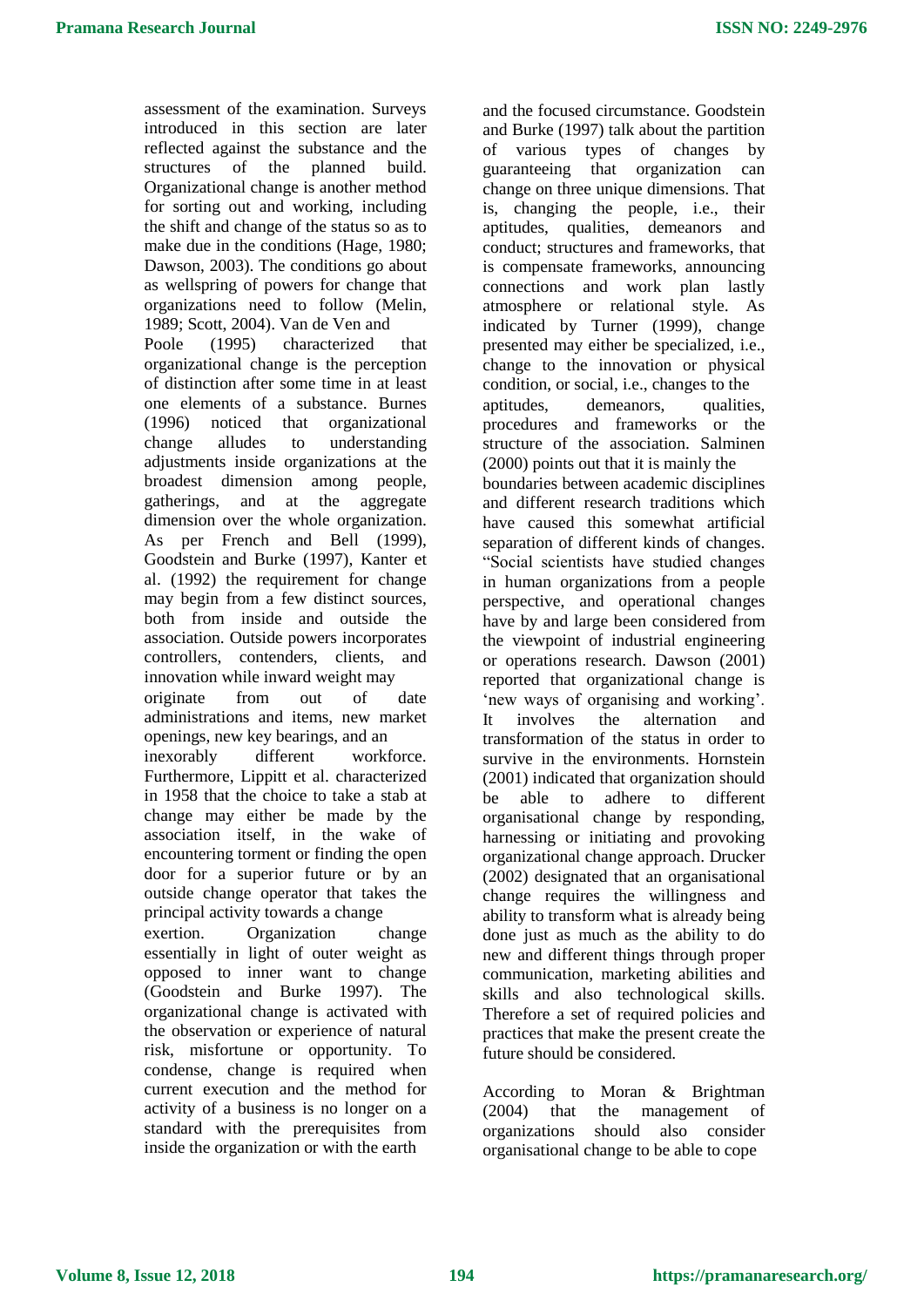with the needs of their target market in the global environment; nevertheless, organisational change also cause change and transformation in politics of power and control to changes and transformations in the departmental level. Researcher's exploring organization change through a cultural or social-cognition perspective would examine not dimensions but values. Because the language relating to change differs, a common language is difficult to find. Definite common concepts such as forces or sources of change and order of change are noted within key sources of literature review of change (Burnes, 1996; Goodman, 1982; Levy and Merry, 1986; and Rajagopalan and Spreitzer, 1996). As these researchers are studied organizational change those aspects became significant points of concern in their analyses. Salminen (2000) out that it is primarily the limits between scholastic controls and diverse research conventions which have caused this to some degree fake partition of various types of changes. "Social researchers have examined changes in human associations from a people point of view, and operational changes have all things considered been considered from the perspective of mechanical building or activities inquire about.

Dawson (2001) detailed that organizational change is 'better approaches for sorting out and working'. It includes the shift and change of the status so as to make due in the

conditions. Hornstein (2001) demonstrated that association ought to have the capacity to stick to various organizational change by reacting, outfitting or starting and inciting organizational change approach. Drucker (2002) assigned that a organizational change requires the readiness and capacity to change what is now being done the same amount of as the capacity to do new and diverse things through legitimate correspondence, promoting capacities and aptitudes and furthermore mechanical abilities. In this manner an arrangement of required strategies and

practices that influence the present to make the future ought to be considered. As per Moran and Brightman (2004) that the administration of associations ought to likewise view organizational change as ready to adapt to the requirements of their objective market in the worldwide condition; in any case, organizational change additionally cause change and change in governmental issues of intensity and control to changes and changes in the departmental dimension. Scientist's investigating association change through a social or socialcognizance point of view would look at not measurements but rather values. Since the dialect identifying with change varies, a typical dialect is hard to discover. Unmistakable regular ideas, for example, powers or wellsprings of progress and request of progress are noted inside key wellsprings of writing audit of progress (Burnes, 1996; Goodman, 1982; Levy and Merry, 1986; and Rajagopalan and Spreitzer, 1996). As these specialists are considered organizational change those viewpoints wound up huge purposes of worry in their examinations. Diverse classes of hypotheses of progress bolster in comprehension, portraying, and creating bits of knowledge about the change procedure. These are distinctive as indicated by level effect, scope, speed, center, structure, nature, and so on. Thusly, there are a few unique kinds of organization changes in the writing. Burke (2008) attempted to demonstrate the dialect that scientists and experts at present use considering the kinds of progress as: Revolutionary versus Evolutionary; Discontinuous versus Continuous; Episodic versus Continuous stream; Transformational versus Transactional; Strategic versus Operational; Total framework versus Local alternative. These arrangements are not extensive, and are entwined. Diverse sorts require distinctive strategies and methods. There is assorted variety considering greatness and pace of progress that is engaged with the change procedure, and in addition applied distinction as far as both the substance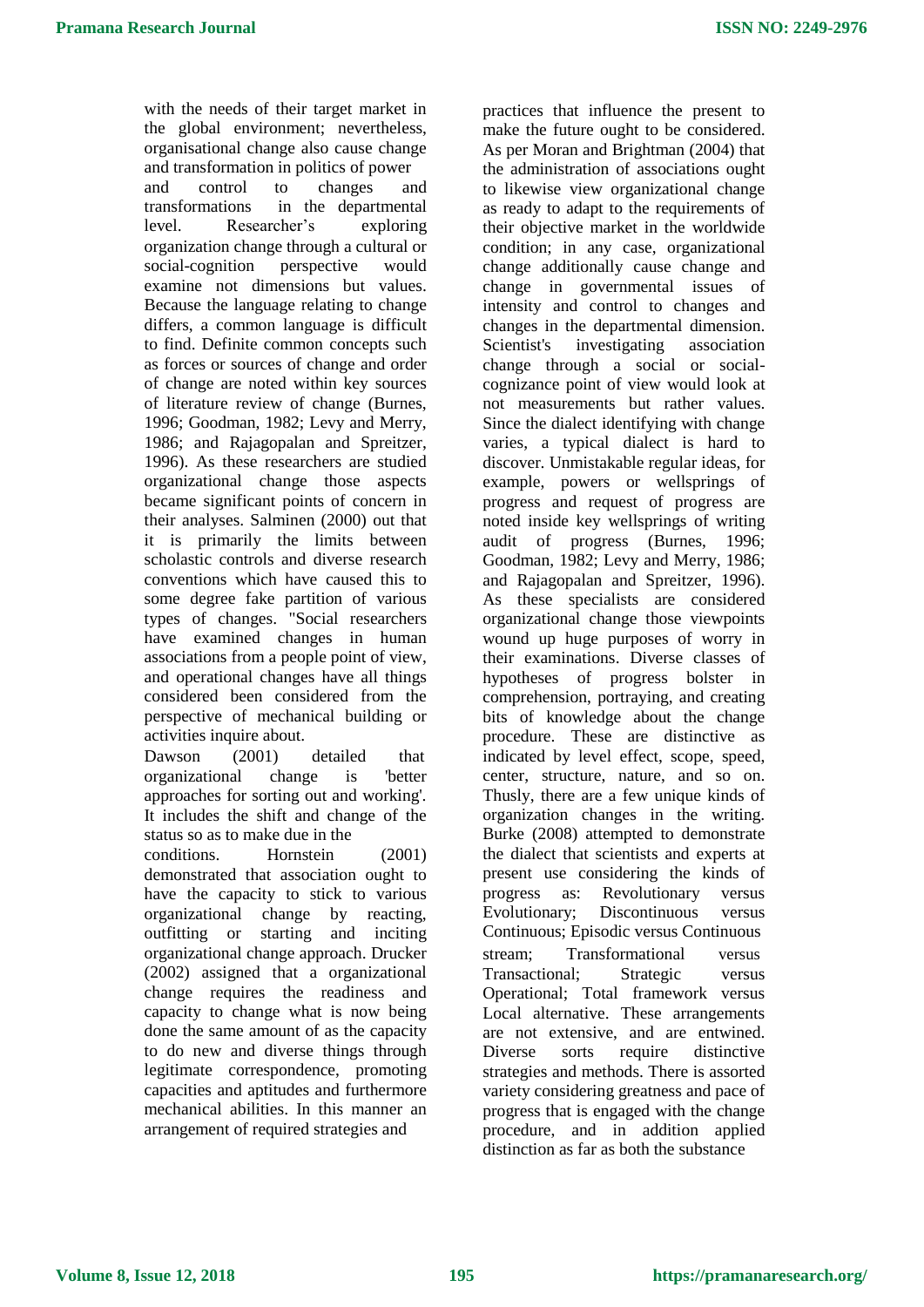and how the change happens. The most essential issues for understanding organizational changes are substance and process issues. Adequate research has been led on organizational change to clarify that, by and large, both substance and how the change come to pass factors should be assessed. Barnett, and Carroll, (1995) detailed that hypotheses and examinations of organizational change frequently will in general location just a single measurement.

Essential changes are additionally alluded to as progressive or radical change, change, turnaround, refocus or reorientation (Goodstein and Burke 1997); (Barker 1998); (Buhanist 2000); (Mintzberg and Westley 1992); (Stace and Dunphy 1994); (Tushman and Romanelli 1985). Change may likewise be purposeful, i.e., arranged or incidental, as such spontaneous. It very well may be quick or moderate, it might influence numerous components of the association or just a couple. (French and Bell 1999); (Cummings and Worley 1993) Mohrman (1989) expressed that vast scale organization change as organizational change, adurable change in the character of an association that altogether modifies its execution (Whitsett, and Burling, 1996). As per Wischnevsky, and Damanpour, (2006), organization change is a progress between organizational states that contrast generously and it happens over a time of years through a mind boggling process including a progression of stages (Davidson, 1994). Kilman and Covin (1989) characterized change as a framework wide change in an

association that requests better approaches for seeing, considering and acting by the entirety of its individuals. It is named as a kind of radical change, on the grounds that the organizational change is tied in with seeking after new and distinctive methodologies, structures, forms, prizes, abilities and assets, upheld with new and diverse basic beliefs – new culture.

Blumenthal and Haspeslagh (1994) gave an enhancement type of meaning of change as an operational enhancement, a

corporate self-reestablishment program, and a vital change. As indicated by them the operational enhancement depends on the re-building business procedures to rebuild thoughts, move organization limits and change work and data stream. Corporate self reestablishments look to make organization connections and social procedures that will enable the organization to constantly adjust to changing circumstances along these lines keeping away from execution holes later on. At last, vital change speaks to the procedure of restoring upper hand in the commercial center by reproducing a profitable match between center abilities and market openings.

#### **2.2. Organizational ransformation: Organization's Behaviour, Organizational System and Structures**

The organizational life cycle hypothesis was authenticated by numerous specialists. Hayes and Wheelwright (1979) recommended that once associations advance after some time they experience openings and limitations, and should in this way adapt predominant administration frameworks and controls, and plan and utilize the required organizational structures and in addition create measures so as to decide auxiliary contrasts quantitatively (Pugh, 1973). Kilzer and Glausser (1984) states that troubles happened can be effectively overseen through careful techniques, time and development arranging, possibility arranging, strategic arranging, keeping up a working spending plan, and evenhanded treatment everything being equal. Change has gotten certain difficulties for the executives terms of rising above and altering their conduct and aptitudes. Tice (2007) clarifies that an extraordinary pioneer require abilities that are "customized to the present condition." These pioneers must carry on in a way that is excellent to staff (Kotter, 2007; Tice, 2007). Tice (2007) states that pioneers must be versatile, mindful, intentional, unequivocal, and community, have relationship building abilities, encourage advancement, and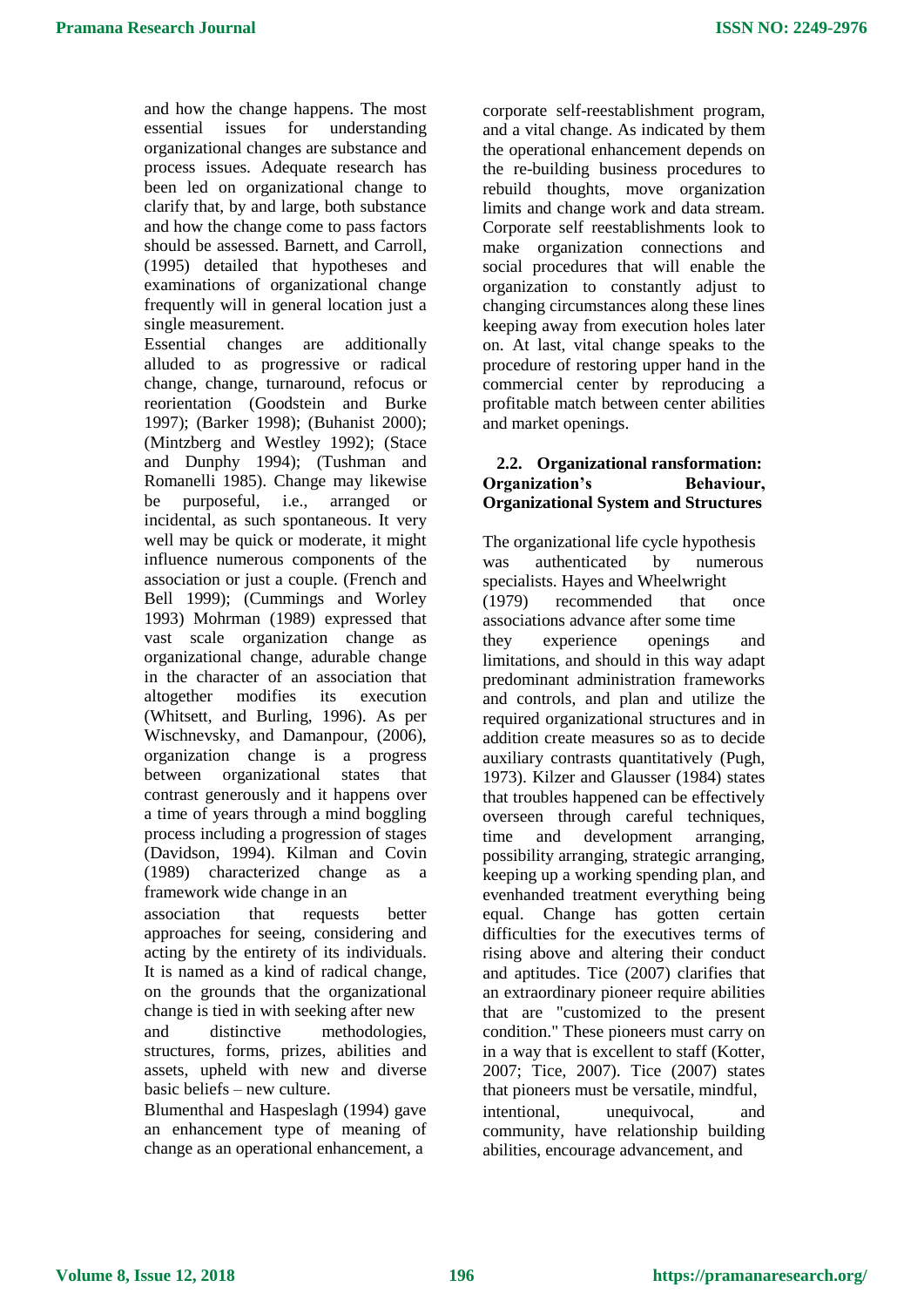execute their procedure (Tice, 2007). Eggers (1999) distinguishes that the variables that can be learned and estimated that offer ascent to development are upper hand, showcase measure, organization culture, mental qualities of the pioneer, and the capacity and ability to oversee development. Organization change procedures thusly be lined up with the association's inward and outer conditions. They should be receptive, effectively adjusted to changing aggressive conditions, in light of educated decisions, and consolidate situation anticipating different possibilities. Scott and Bruce (1987) see that administrators need to participate in vital arranging so as to build up an arrangement of the board that changes with organization development. When the administration distinguishes the organist particle's capacities, advances and prepares representatives, and gives chances to ability improvement, the association will develop. Olivier (2004) emphasizes that Organizational development depends on ability the executives and the pioneer's hypothetical capacity. In this way to encounter the organization development pioneers must build up their administration abilities (Stevens 1988), apply suitable

administration styles at fitting time (Johnson, 1989; Olivier 2004; Waldrop, 1987), and furthermore make changes in accordance with their direct and approach.

Churchill and Lewis (1983) stretch that change and progress additionally expect directors to alter their individual

objectives, operational capacities, administrative capacities, and key capacities. Fantastic supervisors are portrayed as, executives, business visionaries, and integrators. The degree to which they use certain attributes relies upon the conditions. As per Johnson (1989) person's needs and those of the business decide the most proper administration style. Organizational change endeavors require overseeing changes in conduct of faculty moreover. An association must set up its work force for change so they are fit for

moving their assignments. These progressions can be started by pioneers as far as imparting the association's vision and reasonable techniques (Ford, 2005) Baum (1998) in his examination has discovered that solid pioneers can fortify their qualities through vision correspondence which thusly influences organizational dimension execution. Changes may likewise be come to through solid corporate culture, and encouraging worker business related learning (Lang, Wittig-Berman and

Ursula, 2000) which creates representative comprehension, abilities, practices, and frames of mind. Hayes and Wheelwright's (1979) consider reports that associations need to keep current on mechanical improvements and developing markets as well as keep up an expectation to learn and adapt in the association. Basic changes are development methodologies that rise out of emergency and in addition situational holes. Scott and Bruce (1987) showed

that each particular phase of development for a business is related with an emergency end. O'Neill (1983) and Olson and Terpstra, (1992) expressed that if association to prevail from this emergency, it must create successful techniques as new structures and frameworks to oblige the impacts of development. Studies shows that size of the association decides its structure, while a dimension of reliance on different associations and social situations will no doubt cause a convergence of power (Pugh, Hickson, Hinings and Turner 1969. Olson and Terpstra (1992) contend that organization auxiliary changes are the consequence of the association's progress from first satge to the development phase of improvement. That organize is described by unpredictability, formalization, and decentralization. We can contrast this with the investigation of Pugh (1968) which recognizes six territories of organization structure which incorporate specialization, institutionalization of control and work process, formalization, centralization and design. These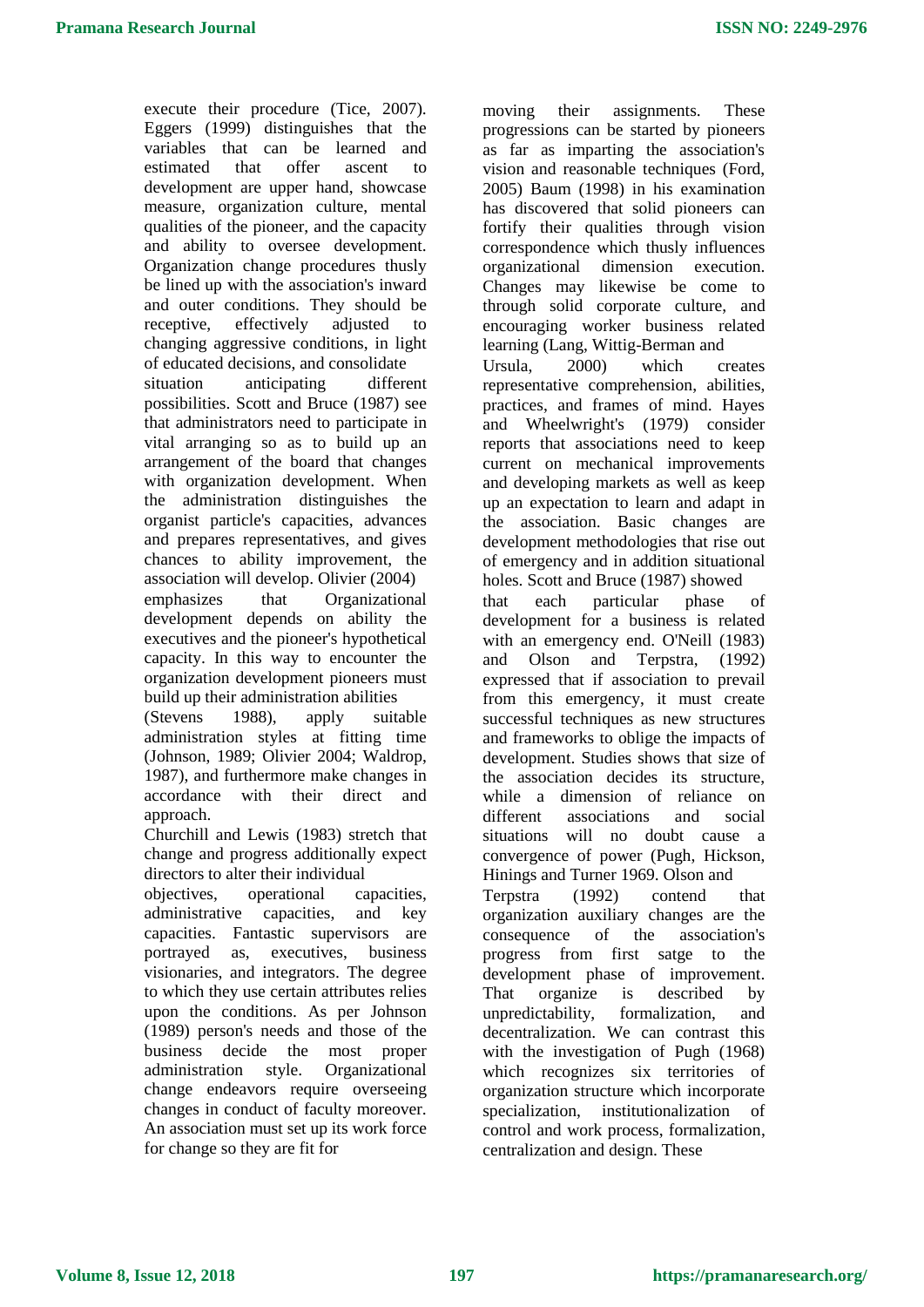examination discoveries bolsters four auxiliary measurements like organizing of exercises, line of control, centralization of power, and size of supporting constituents. Churchhill and Lewis (1983) uncovers that the structure of a little association is to a great extent affected by asset accessibility and notwithstanding innovation, while the span of the workforce in a substantial association is impacted by innovation (Pugh, Hickson and Pheysey 1969b). The advancement of the now in vogue – procedure process inquire about—can be followed to Europe, where consideration was attracted to the job of intensity as an effect on system results (Pettigrew 1973). The job of culture was examined and later the joined impacts of culture and power were considered (Pettigrew 1985). A progression of vast scale experimental investigations (Pettigrew and Whipp 1991, Pettigrew et al 1992)

built up a procedure approach which consolidated the substance, process, setting of progress with longitudinal information gathered at various

dimensions of examination, in this way bringing the component of time into the examination and considering numerous dimensions of investigation however coordinated. Therefore process explore has opened up the company's inner procedures for study, and given a stimulus to the job of time and elements in tending to issues of key decision and change. Process look into has been divided, portrayed by constrained hypothesis building and exact testing (Pettigrew et al 2002). Subsequently it very well may be seen that the

advancement of research on methodology usage is straightforwardly connected with the development of system look into and the accentuation on execution has been believed to be

subject to the overwhelming methodology (point of view) managing a specialist.

The center of the methodology procedure including usage includes choices and activities. Basic leadership is the sound use of information to a

decision issue (Simon 1976). It includes looking for answers to addresses, for example, what are the options, what are the outcomes of every option, how alluring are the results and what criteria to apply to assess the options. Such objectivity is conceivable with profoundly organized issues however with very unstructured issues vital choices—it is unimaginable to expect to get all the data and indicate all the arrangement of choices.

# **3. Research Gaps**

The analysis of literature suggests that organizations change or transform in a reactive manner due to external changes in the competitive environment, however specific studies of Government organization and especially GSRDC organizational transformation were not found. The literature analyzed on organizational change and of transformation is not sector detailed, nor does it claim to be applicable to a specific size and scale of operations of organization, therefore the assumption is made that the findings for the literature review are applicable in a government organization of service oriented context.

## **4. Factor Identification**

Literature review is the initial step to distinguish the most vital variables for the drivers or parameters of organization change or change the executives. In view of an exhaustive audit and blend of data from writing thirteen basic zones of administrative arranging and activities to accomplish the goal were recognized. From now on the basic components will be alluded to as develops. A develop is considered as an inactive variable, which implies that it can't be estimated specifically. e. g. Authority and Commitment to change is a develop that can't be estimated straightforwardly notwithstanding, on the off chance that there is responsibility, supervisors would assign assets to change over reasoning enthusiastically lastly results. Hence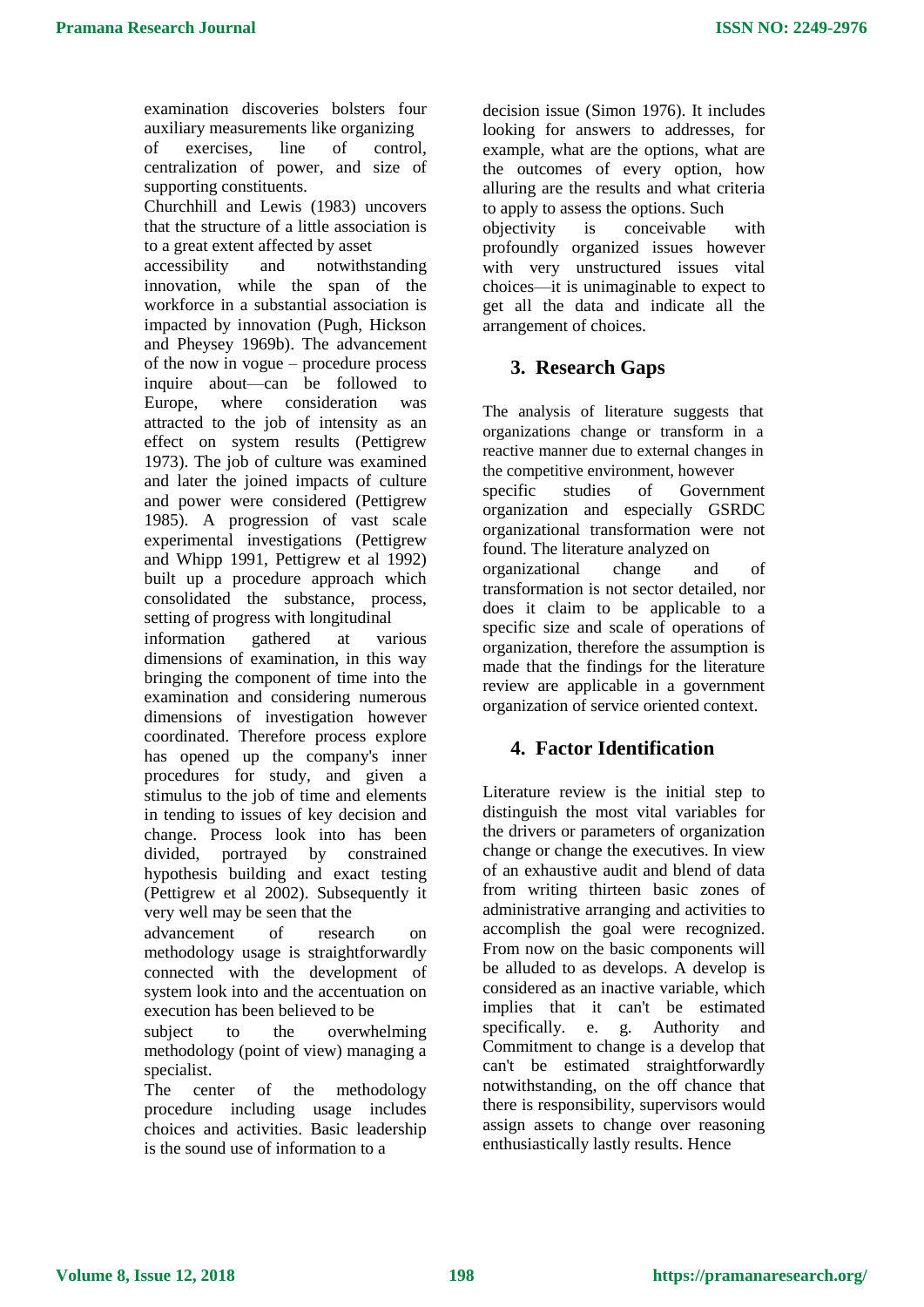portion of assets is an appearance of Leadership pledge to accomplish wanted objectives. The literature review shows that as leaders of an association center around the executives of the basic variables, upgrades in execution will happen and eventually result in enhanced organization execution in all angles. The improvement of the builds depends on the examination of the exact research by Saraph et al. (1989), Ahire et al. (1996), Black and Porter (1996), Flynn and Saladin (2001), and Zhang et al. (2000) in the assembling writing.

Observational research by Sureshchandar et al. (2001) gives the premise to develops explicitly essential for administrations viz. benefit culture and Servicescapes. Their investigation was led in the Indian managing an account administrations, henceforth relevance of the basic components is made a decision to be increasingly legitimate for the ebb and flow inquire about examination. Criticality of builds was brought out in the observational examinations by Huq (1996), Kunst and Lemmink (2000), Meyer and Collier (2001) and Chow-Chua and Goh (2002). The correlation depends on the scale things comparing to each basic factor utilizing judgmental process. The writing survey envelops prescriptive, reasonable, and hypothetical and

professional research in key administration. It features the essentialness and significance of the different administration measurements in various situations. After that exploration develops and their measurements are depicted in detail. The potential achievement factors are risen up out of the writing and were in this manner not predefined. By each creator, basic achievement factors speak to those issues that the creator considers most vital for an effective change. They are generally recognized and grabbed from a change demonstrate. (2001), Kunst and Lemmink (2000), Zhang et al. (2000), Meyer and Collier (2001) and Sureshchandar et al. (2001b) used survey technique to validate the different frameworks. The research compared the

studies and grouped the constructs in 13 categories using intellectual and judgmental processes. Such a process took into consideration the scale items of each critical factor before grouping under a construct. Finally, the present research identified the following 13 dimensions as critical for the organizational transformation:

- 1. Leadership and Commitment
- 2. Strategic Planning
- 3. Human Resource Development
- 4. Service Delivery
- 5. Process Management
- 6. Service Culture
- 7. Servicescapes
- 8. Organizational Structure
- 9. Information Systems
- 10. Technology Management
- 11. Customer Focus
- 12. Key Performance
- 13. Un-remunerative obligations

## **5. Conclusion and Recommendation**

This research is an investigation of identifying the factors for the organizational transformation of GSRDC. The transformation is viewed as a process of thoughtful and fundamental change that orients an organization in a new direction and takes it to completely different level of performance. It is noted that organizational transformation has not been widely studied in India, especially in government organizations. This research presented the identification of thirteen constructs that is critical dimensions for implementation of organizational transformation which is based on an extensive literature review, analysis & synthesis. They are: Leadership and Commitment; Strategic Planning: Human Resource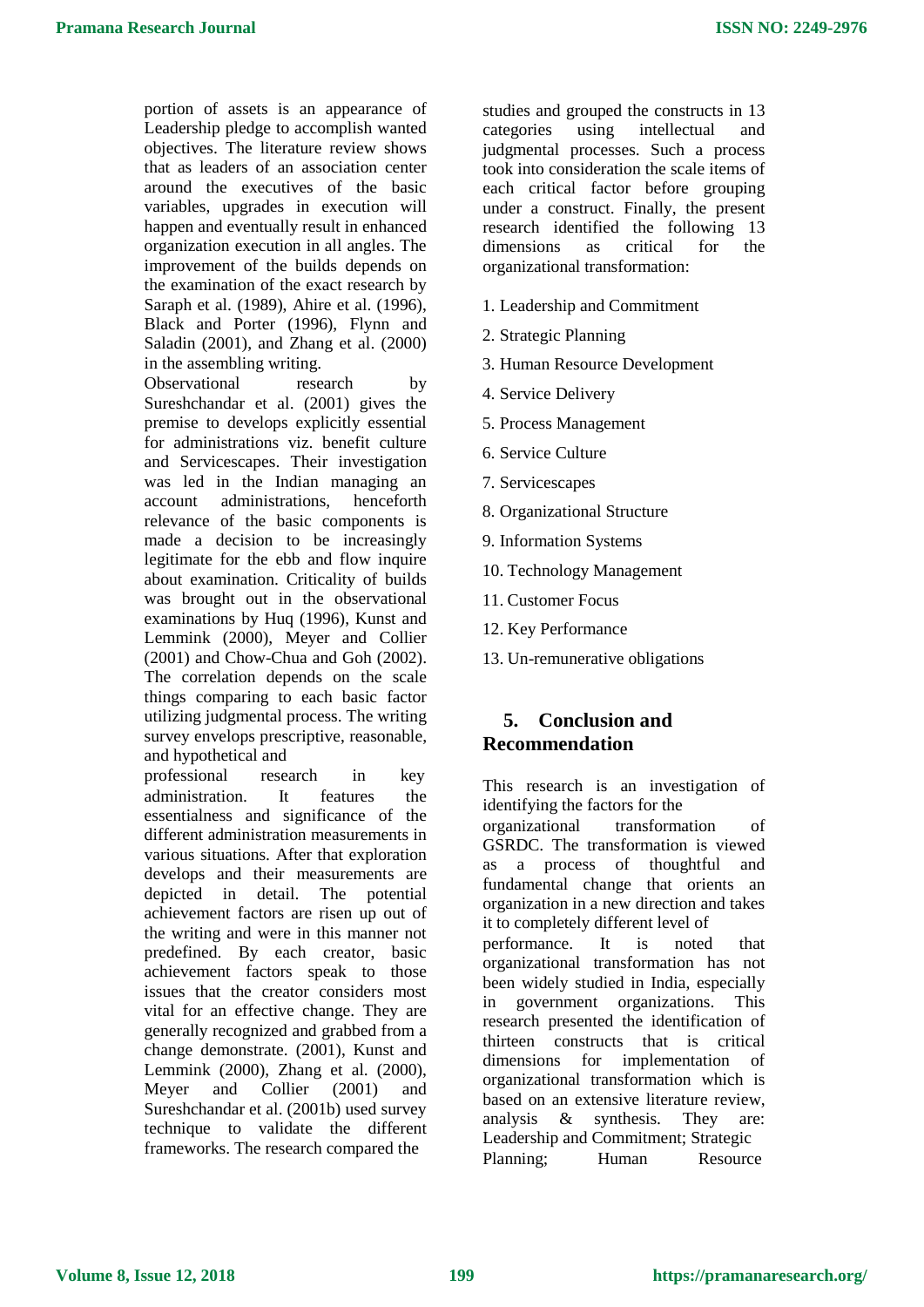Development; Service Delivery; Process Management; Service Culture; Servicescapes; Organizational Structure ; Information Systems;Technology Management, Customer Focus; Key Performance; and Un-remunerative Obligations. Further using these factors an detailed research can be carried out to prepare a theoretical framework or model to successfully implement the Organizational transformation in GSRDC.

### **6. References**

[1] Aggarwal, A.K and Zairi M., The Role Of Total Quality Management in Enabling A Primary Health-Care Orientation, Total Quality Management, 1997, Vol.8, No. 6, pp.347-359 .

[2] Ambika Zutshi., Sohal, A., Environmental Management Systems Adoption by Australasian organizations: Part 1: Reasons, benefits and impediments, Technovation, 2004, Vol. 24, No.4, pp.335-57.

[3] Ambika Zutshi Sohal, A., Integrated Management Systems: The Experiences of Three Australian Organizations, Journal of Manufacturing Technology Management, 2005, Vol. 16, No.2, pp.211-32.

[4] Anderson, J. and Gerbing, D., Predicting the performance measures in a confirmatory factor analysis with a pretest assessment of their substantive validities" Journal of Applied Psychology. 1991, Vol.76 No. 5, pp. 732-740.

[5] Armenakis, A. and A., Bedeian, A.G., Organizational Change: A Review of Theory and Research in the 1990s. Journal of Management, 1999, Vol. 25, No.3, pp. 293-315.

Ascari, A., Rock, M., and Dutta, S., Reengineering and organizational change: Lessons from a comparative analysis of company experiences. European Management Journal, 1995, Vol.13, No.1, pp.1-30.

[7] Asian Development Bank. (2002), Report and Recommendations of the..

[8] Available at: http://www.adb.org/Documents/RRPS/IND/rrp\_in d\_36317.pdf. Accessed on 23 October, 2008..

[9] Baden-Fuller, C. and Stopford, J. M., Rejuvenating the Mature Business (2nd ed.). London: Routledge, 1994.

[10] Barker, B., The Identification of Factors Affecting Change Towards Best Practice in Manufacturing Organizations. Management Decision 1998, Vol.36, No. 8, pp. 549-556.

[11] Barnett, W.P. and Carroll, G.R., Modeling Internal Organizational Change. Annual Review of Sociology, 1995, Vol. 21, pp.217-236.

[12] Baum, R. J., Kirkpatrick, S. A., Locke, E. A., A Longitudinal Study of the Relation of Vision and Vision Communication to Venture Growth in Entrepreneurial Firms. Journal of Applied Psychology, 1988, Vol. 83, No.1, pp. 43- 54.

[13] Beer, S., Brain of the Firm, Penguin, London, UK, 1972, pp.112-113.

[14] Berry, M.A. and Rondinelli, D.A., Proactive Corporate Environmental Management: New Industrial Revolution, The Academy of Management Executive, 1998, Vol. 12, No.2, pp.38 50.

[15] Bititci, U. S., Martinez, V., Albores, P. and Parung, J., Creating and Managing Value in Collaborative Networks, International Journal of Physical Distribution & Logistics Management, 2004, Vol.34, No.3-4, pp. 251-268.

[16] Bititci, U. S., An Executive's Guide to Business Transformation, Business Strategy Series, 2007, Vol. 8, No.3, pp. 23.

Birnbaum, R., How Colleges Work: The Cybernetics of Academic Organization and Leadership. San Francisco: Jossey-Bass, 1991.

[18] Black S.A. and Porter L.J., Identification of the critical factors of TQM," Decision Sciences, 1996Vol. 27, No.1, pp.1-21.

[19] Blumenthal, B. and Haspeslagh, P., Toward a Definition of Corporate Transformation, Sloan Management Review, 1994, Vol.2, pp.101-106.

[20] Brooks A. and Zeitz G., The effects of Total Quality Management & Perceived Justice on Organizational Commitment of Hospital Nursing Staff" Journal of Quality Management, 1999, Vol. 4, No. 1, pp. 69-93.

[21] Bolman, L.G. and Deal, T.E., Reframing Organizations: Artistry, Choice, and Leadership. San Francisco: Jossey-Bass, 1991.

[22] Burnes, B., Managing Change: A Strategic Approach to Organizational Dynamics. London: Pitman Publishing, 1996.

[23] Burdett, J.O., TQM and Reengineering – The Battle for the Organization of Tomorrow, The TQM Magazine, 1994, Vol. 6, No.2, pp.7-13.

[24] Buhanist, P., Organizational Change, Development Efforts and Action Research. Doctoral Dissertation, Helsinki University of Technology, 2000.

[25] Burke, W. W., Organization Change: Theory and Practice. (2nd ed.). Thousand Oaks: Sage, 2008.

[26] Cacioppe, R., Creating Spirit at Work: re-Visioning Organizational Development and Leadership – Part I", The Leadership  $\&$